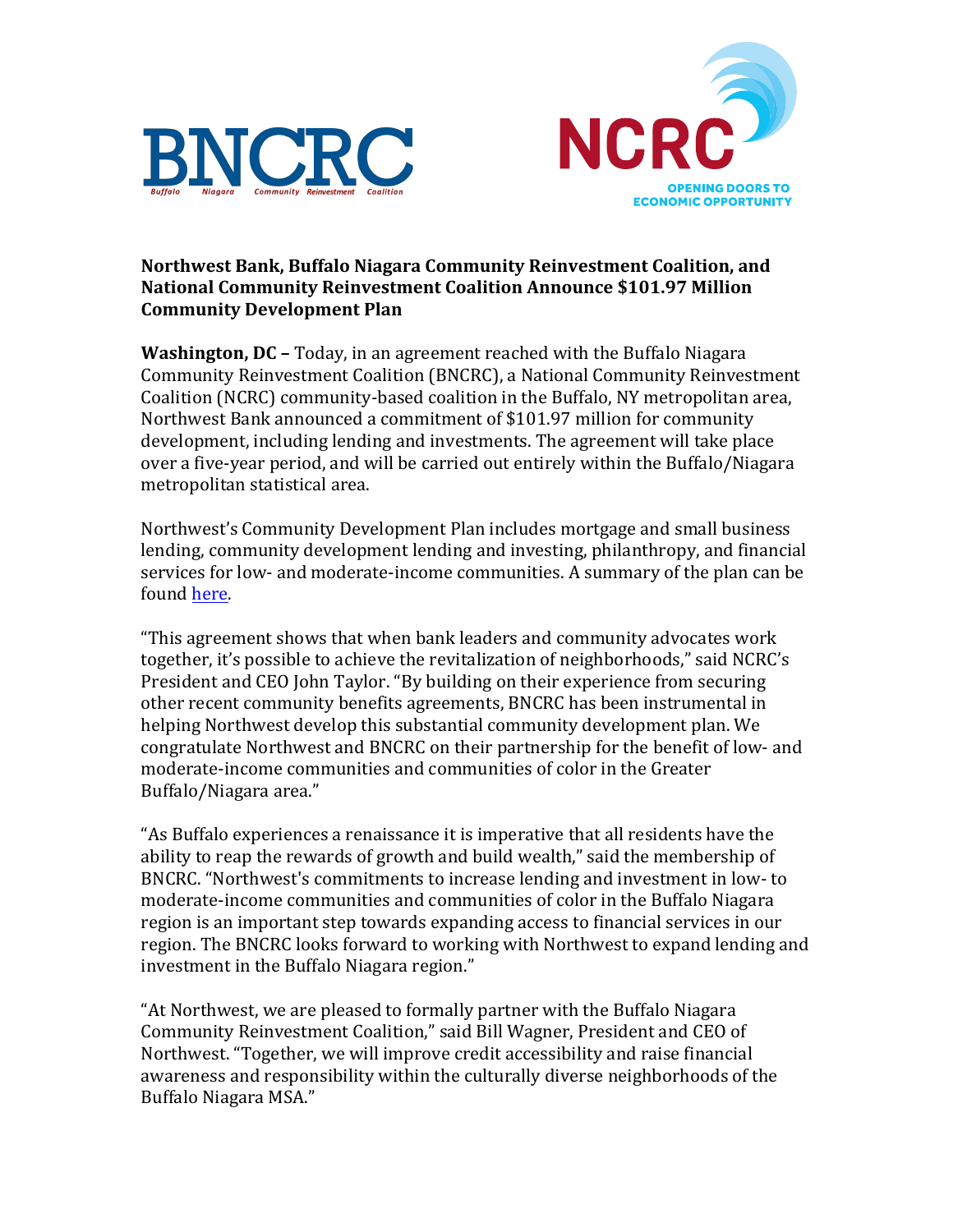The commitment was reached following meetings with NCRC and BNCRC, a coalition with organizations that promote grassroots organizing, public interest legal services, and community development.

The Community Development Plan will:

- Fund \$6 million in home purchase lending for low- and moderate-income (LMI) communities, and people and communities of color.
- Fund \$2 million in home rehab lending for LMI borrowers and communities, and people and communities of color.
- Fund \$75.5 million in lending to small businesses. \$36.8 million of this amount will be to small businesses and other businesses located in LMI communities.
- Fund \$18.3 million in community development loans and investments.
- Fund \$200,000 in philanthropy.
- Open a new bank branch in an LMI neighborhood.

"With Buffalo's growing refugee population, it is essential that the non-native English speaking communities have access to financial services," said Joseph Kelemen, Executive Director of Western New York Law Center. "Northwest's commitments to expand language access, increase multilingual staff, and develop programs to train members of the financial services industry are important steps to ensure all in the Buffalo Niagara region have access to financial resources and career opportunities."

"Although Buffalo is rebounding in many ways, our low to moderate income communities continue to struggle," said Mike Riegel, President of Belmont Housing Resources for WNY, Inc. "Northwest's strong commitment to our region comes at a time when an investment of this nature can make a sizable impact. We look forward to this partnership and are excited to be among the members of the coalition who will help utilize, implement and impact lives through the Northwest Savings Bank Community Benefits Agreement."

"The agreement between BNCRC and Northwest Bank is a big step forward in building access to capital in a City that has been plagued by divestment," said John Washington, Community Organizer of PUSH Buffalo. "We hope to see more financial institutions make explicit and specific commitments building financial empowerment in communities of color."

"We are delighted that Northwest Bank is making these significant investments in the future of our community," said Pastor James Giles, Gamaliel Western New York,